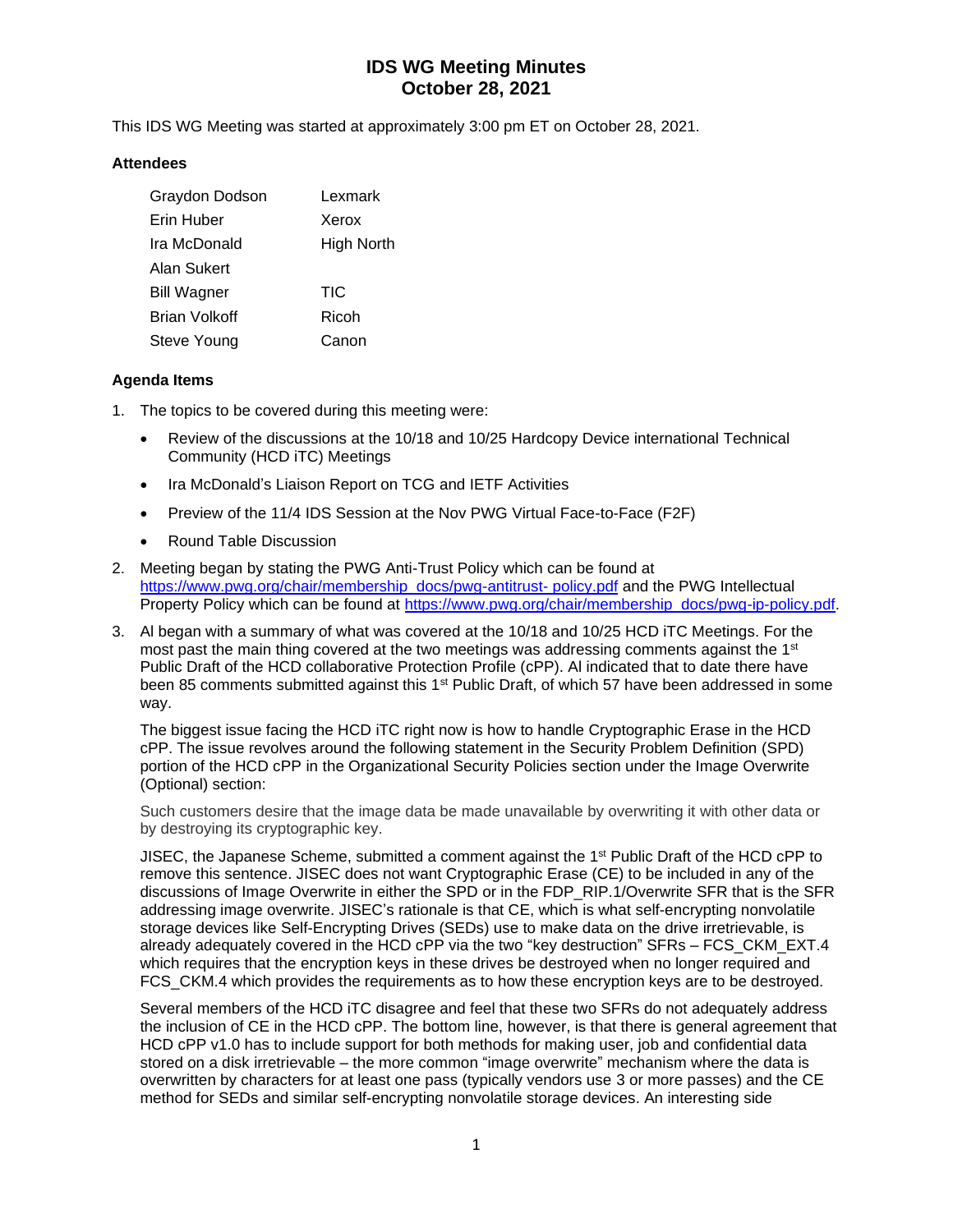discussion here is that Ira rightly pointed out that "overwrite: is not the proper term here; what we are really doing is removing the data so it should have been called "image removal".

Al then went into the source of this issue which is NIST Special Publication 800-88 Revision 1, Guidelines for Media Sanitization. This document is now the US Government standard, including the DoD, for how to "sanitize" any type of media. NIST SP 800-88 defines sanitization as "a process to render access to target data (the data subject to the sanitization technique) on the media infeasible for a given level of recovery effort". There are three basic types of sanitization methods:

- **Clear** applies logical techniques to sanitize data in all user-addressable storage locations for protection against simple non-invasive data recovery techniques
- **Purge** applies physical or logical techniques that render Target Data recovery infeasible using state of the art laboratory techniques
- **Destroy** renders Target Data recovery infeasible using state of the art laboratory techniques and results in the subsequent inability to use the media for storage of data

For Hard Disk Drives, the main **Clear** method described in NIST SP 800-88 is "Overwrite media by using organizationally approved and validated overwriting technologies/methods/tools", which for HCDs is the "Image Overwrite" mechanism. It should be noted NIST SP 800-88 only requires one pass but does optionally allow multiple passes,

Since technically SEDs cannot do the "Image Overwrite" mechanism they cannot use the Clear method. However, NIST SP 800-88 for the **Purge** method allows "If the device supports encryption and the technical specifications described in this document have been satisfied, the Cryptographic Erase (also known as CRYPTO SCRAMBLE EXT) command". Al noted that "Cryptographic Erase through the Trusted Computing Group (TCG) Opal Security Subsystem Class (SSC) or Enterprise SSC interface" is also allowed which Ira provided some background on.

During the discussion of this topic a couple of interesting points were made:

• When discussion the section in the SPD, we questioned whether Image Overwrite should really be an optional requirement since customers almost universally require it on all HCDs. It isn't a required function now on Single Function Printers which is why it is still optional, but the question is whether in the future it should be required.

The bottom line to this discussion is that the HCD iTC has to find a way to address this issue. The iTC may spawn a small subgroup to determine how best to resolve the issue.

- 4. Ira then presented his Liaison Report on what is currently happening within the Trusted Computing Group (TCG) and Internet Engineering Task Force (IETF), The slides for Ira's report can be fond at [https://ftp.pwg.org/pub/pwg/ids/Presentation/pwg-ids-november-2021-ira-tcg-ietf-v1.pptx.](https://ftp.pwg.org/pub/pwg/ids/Presentation/pwg-ids-november-2021-ira-tcg-ietf-v1.pptx) Some of the highlights from Ira's report are:
	- a. TCG
		- TCG has formal relationships with Global Platform (GP), ETSI (see https://www.etsi.org/) , and ATIS (see [https://www.atis.org/\)](https://www.atis.org/) and informal relationships with several other organizations including US-NIST.
		- One of the more interesting specs TCG is working on is *TCG MARS 1.0 Mobile Profile*. MARS is a new 20 command structure that will be able to do cryptographic functions such as digital signatures and key generation/destruction. The reason this may be useful in the future is that hardware Trusted Platform Modules (TPMs) have been found to be very easy to hack. MARS may be able to replace hardware TPMs to provide secure boot in many low-cost products.
		- *TCG Canonical Event Log Format* spec will allow a device to store event logs.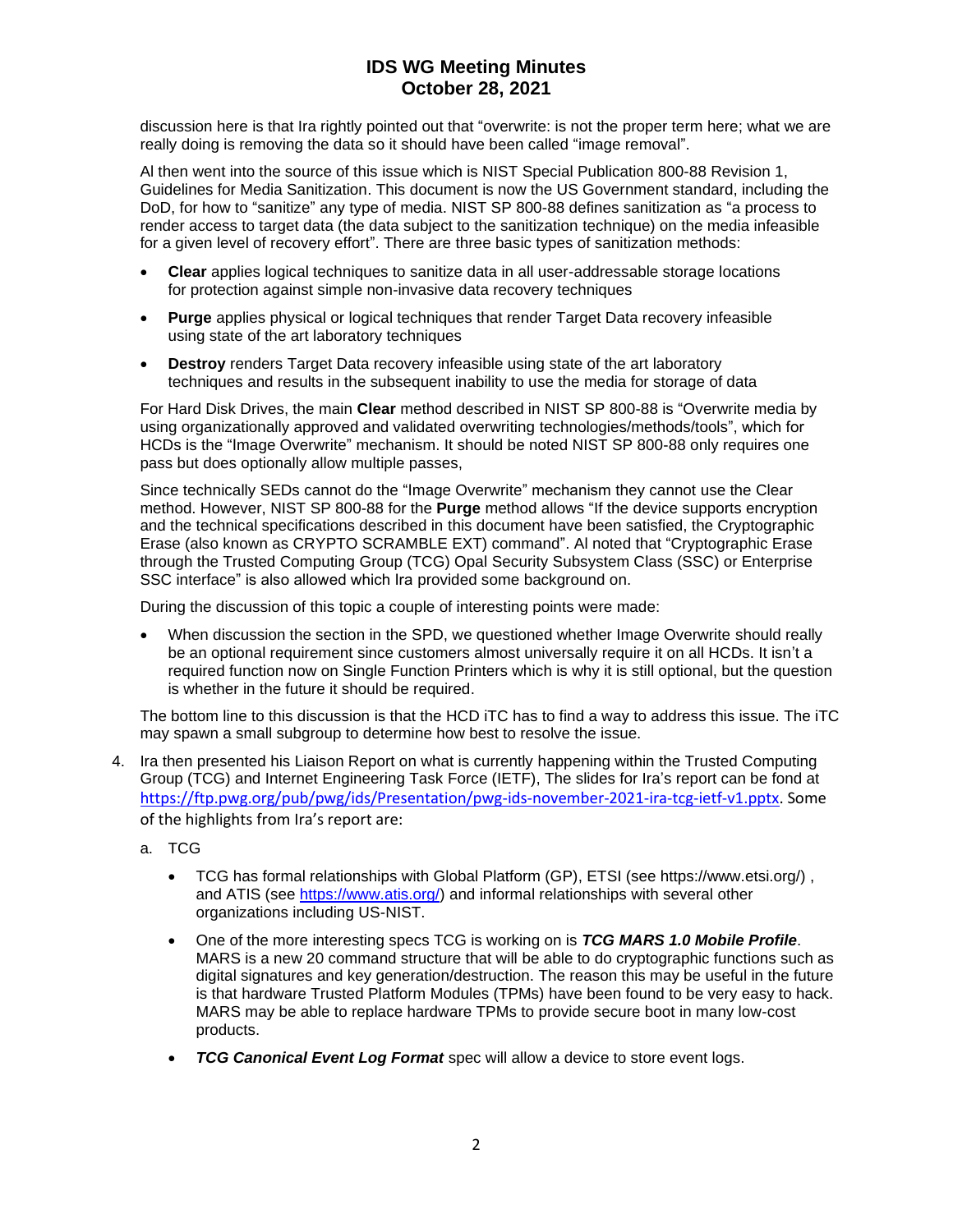### b. IETF

- TLS Working Group now has 30 active specifications it is working on
- Some of the key TLS specifications are:
	- **Deprecating TLS 1.0 and TLS 1.1**
	- **IETF TLS 1.3 (errata update)** there are around 68 errata, none of them technical
	- **IETF Compact TLS 1.3** this is for browser interfaces
	- **IETF Return Routability Check for DTLS 1.2/1.3** this provides for a heartbeat check to determine in DTLS is still connected if it hasn't responded for a given time period
	- **IETF Guidance for Ext PSK in TLS** this is primarily for use of TLS in industrial devices
	- **IETF Secure Element for TLS Version 1.3** this is for the Global Platform usage in mobile devices
	- **IETF Hybrid Post-Quantum KEMs for TLS 1.2** this specification is to an attempt make TLS 1.2 faster by combining new Post-Quantum crypto algorithms with the "classic" crypto algorithms like AES
- **Security Automation and Continuous Monitoring (SACM)**
	- Work on SACM basically done
	- **IETF Concise Software Identifiers**  this is to reduce the size of the software ID file
- **Concise Binary Object Representation (CBOR)**
	- Most of the work here is to update CBOR and Concise Data Definition Language *(*CDDL)
	- **IETF Storing CBOR on Stable Storage** this spec deals with static files
	- **IETF Notable CBOR Tags** this spec defines 100 registered data types
	- **IETF Packed CBOR** the goal here is to define how to further compress CBOR
	- **IETF Feature Freezer for CDDL** This is more like a place where authors can work on new ideas for expanding CDDL
- **IRTF Crypto Forum Research Group (CFRG)**
	- The work the CFRG is extremely important and needs to be followed because the new algorithms that will come out of it will eventually be mandated and will have to be incorporated into the various cPPs. Ira stressed that as many of us as possible, especially if we have any interest in cryptology, should get involved with the CFRG.
- 5. Al spent the rest of the meeting reviewing the agenda for the November 4<sup>th</sup> IDS Session at the November PWG Virtual F2F. The agenda for the 2-hour meeting will be:

| When            | What                                                                  |
|-----------------|-----------------------------------------------------------------------|
| $10:00 - 10:10$ | Introductions, Agenda review                                          |
| $10:10 - 11:10$ | Discuss results of latest HCD ITC Meetings and HCD cPP/SD v1.0 status |
| $11:10 - 11:55$ | <b>ENISA Cybersecurity Certification (EUCC) / ISO Update</b>          |
| $11:55 - 12:00$ | Wrap Up / Next Steps                                                  |

Al indicated that EUCC will could have a short-term impact on the HCD cPP but will most likely have a long-term impact on both the HCD cPP and, more importantly, the Common Criteria as a whole.